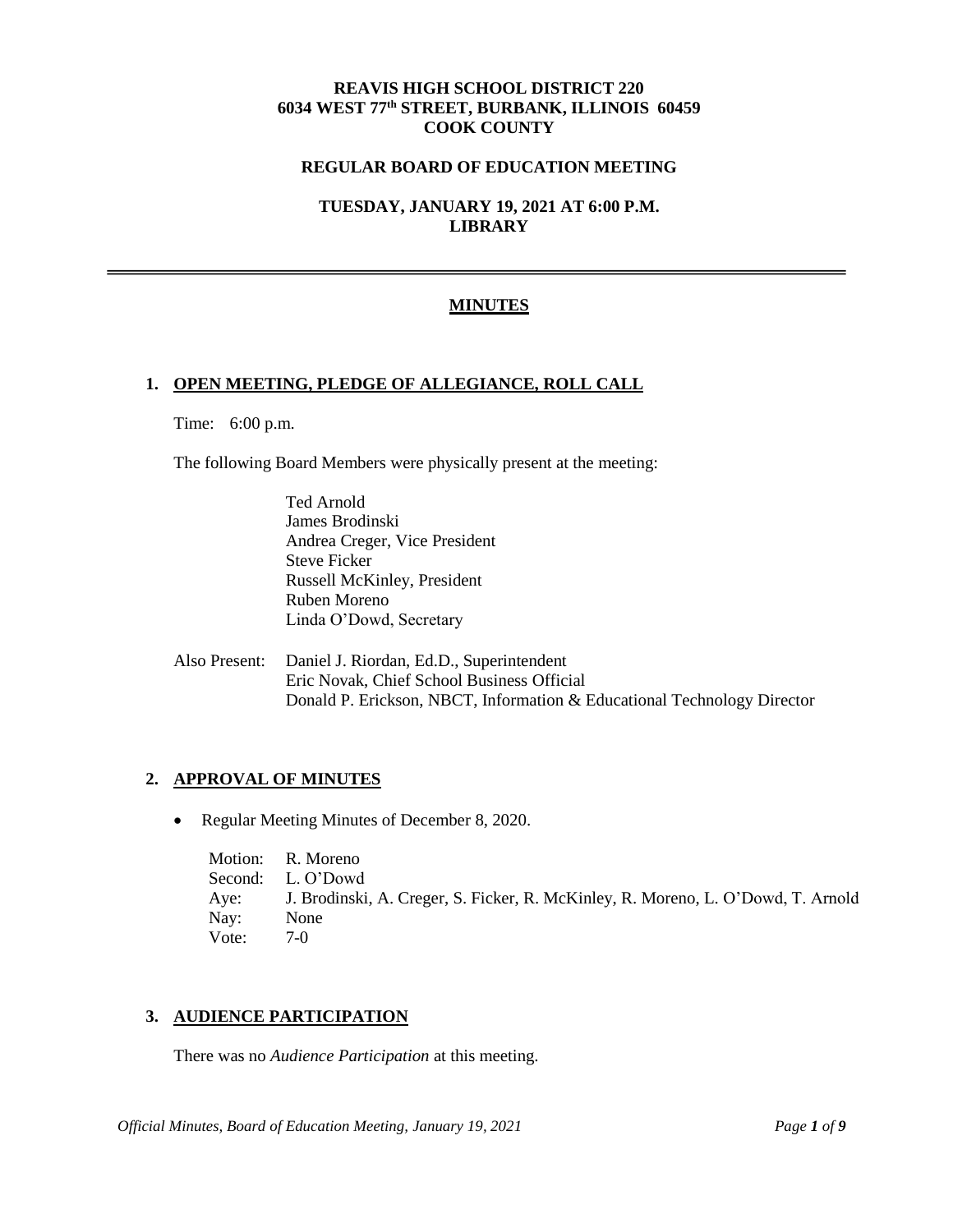## **4. COMMUNITY USE OF FACILITIES**

There were no *Facility Requests* at this meeting.

## **5. FISCAL MANAGEMENT**

A. Approved resolution setting forth and describing in detail claims heretofore authorized and allowed for proper school purposes which are presently outstanding and unpaid, declaring the intention to issue \$20,750,000 bonds for the purpose of paying claims against Township High School District Number 220, Cook County, Illinois, and directing that notice of such intention be published as provided by law.

Motion: J. Brodinski Second: S. Ficker

Dr. Riordan explained that Reavis will be refinancing the 2013 outstanding series bonds at a cost savings of over \$2 million dollars over the next 10-12 years. He then called upon Mr. Novak to provide further details. Mr. Novak explained that during a Finance Committee meeting last week with Ms. O'Dowd and Mr. Brodinski they discussed refunding the 2013 series bonds. Besides the referendum that the community passed in March, the district also has 2 series of bonds that is our current debt. One is a 2012 series and the other is the 2013 series. Both were passed by the board in 2012 and 2013. Those funds helped finance the library renovation, theater renovation, cafeteria renovation, outdoor fields, south wing and life safety projects. The 2013 series expires in 2033. The refinancing of this will save the community taxpayers approximately \$2 million dollars. There is only 4 years left on the 2012 series bonds so it is not worth refinancing. The goal was to save money for the taxpayers and be sure the term was not being extended. The interest rate will be lower and the term will not be extended. This will allow to pay down the principal faster. In meeting with the financial advisor, Mr. Andrew Arndt, Baird Public Finance, he presented a few different scenarios. The Finance Committee felt Option #2 was the best option to present to the board this evening (Mr. Novak referred to a handout his distributed.) Currently the total amount to repay is \$25.5 million. After the refunding, the total amount will be \$23.1 million. These numbers are based on current interest rates as of December 18, 2020. The current climate for interest rates is very good. If the Resolution of Intent is passed this evening, a legal notice will be posted in the local newspaper notifying the community the intent to refund these bonds. After 30 days, a Parameters Resolution will be presented. That gives Baird the authority to go out and sell the bonds under certain parameters. Dr. Riordan added that what is being done tonight does not automatically commit Reavis. He also added that a Special Board meeting will have to be scheduled since the February board meeting will take place during the 30 days.

Aye: A. Creger, S. Ficker, R. McKinley, R. Moreno, L. O'Dowd, T. Arnold, J. Brodinski Nay: None Vote: 7-0

B. Financial Statements dated December 31, 2020.

Motion: A. Creger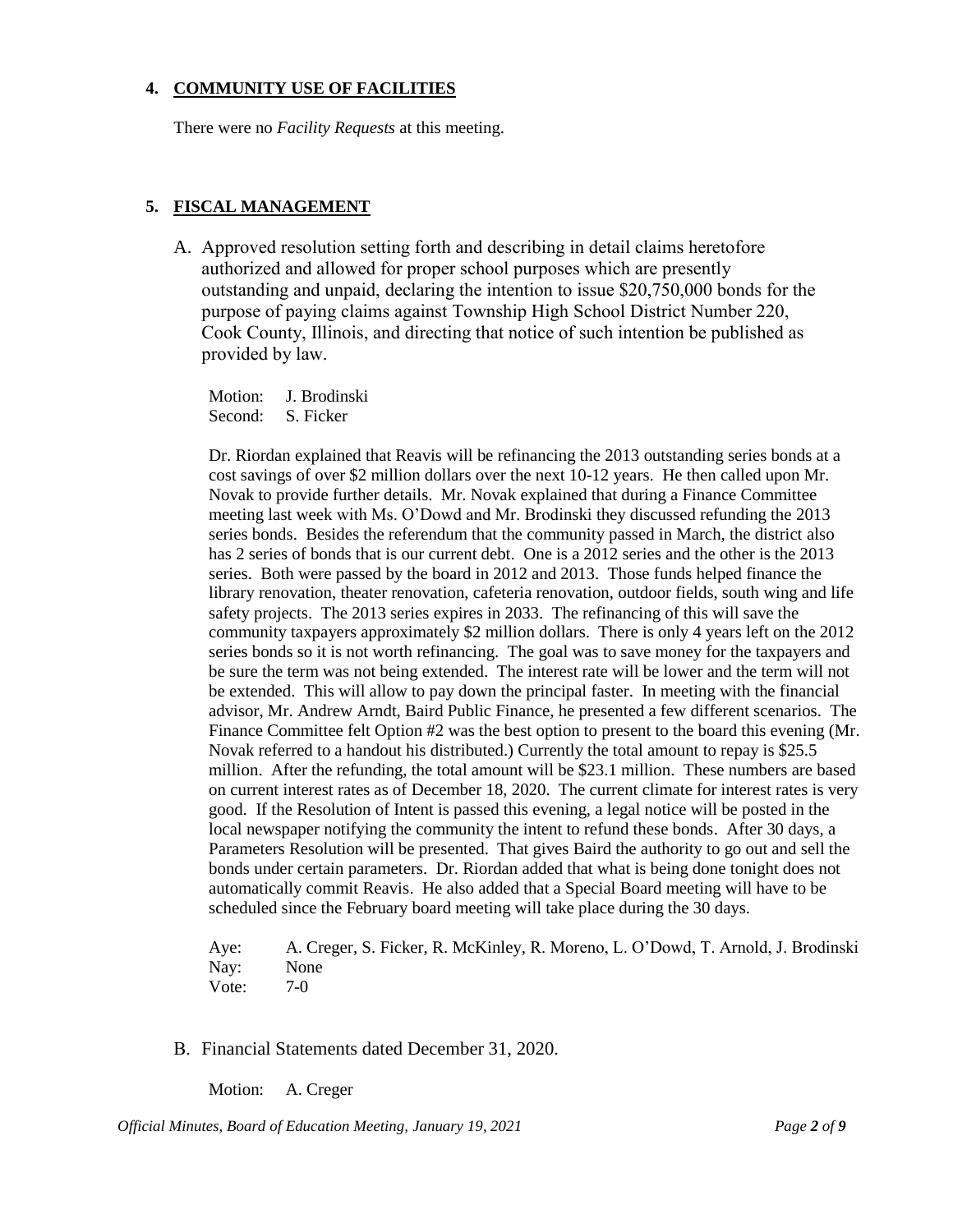Second: S. Ficker Aye: S. Ficker, R. McKinley, R. Moreno, L. O'Dowd, T. Arnold, J. Brodinski, A. Creger Nay: None Vote: 7-0

C. Payment of Bills for January, 2021.

|       | Motion: L. O'Dowd                                                                |
|-------|----------------------------------------------------------------------------------|
|       | Second: R. Moreno                                                                |
| Aye:  | R. McKinley, R. Moreno, L. O'Dowd, T. Arnold, J. Brodinski, A. Creger, S. Ficker |
| Nay:  | None                                                                             |
| Vote: | $7-0$                                                                            |

#### **6. TRAVEL**

There were no *Travel Requests* at this meeting.

#### **7. PERSONNEL**

A. Approved resignation of Ms. Theresa Hemmer, teacher, effective October 27, 2020.

Motion: L. O'Dowd Second: S. Ficker

Dr. Riordan explained that Ms. Hemmer was the Behavioral Coach within the Special Education Department. She took a full-time position with another school.

Aye: R. Moreno, L. O'Dowd, T. Arnold, J. Brodinski, A. Creger, S. Ficker, R. McKinley Nay: None Vote: 7-0

B. Approved hire of Ms. Yaheira Ramirez, teacher, for the 2<sup>nd</sup> semester of 2020-2021 school year.

Motion: S. Ficker Second: R. McKinley

Dr. Riordan added that Ms. Ramirez has been covering an FMLA leave and the teacher will be staying home the remainder of the year so this is just extending her employment for the 2<sup>nd</sup> semester.

Aye: L. O'Dowd, T. Arnold, J. Brodinski, A. Creger, S. Ficker, R. McKinley, R. Moreno Nay: None Vote: 7-0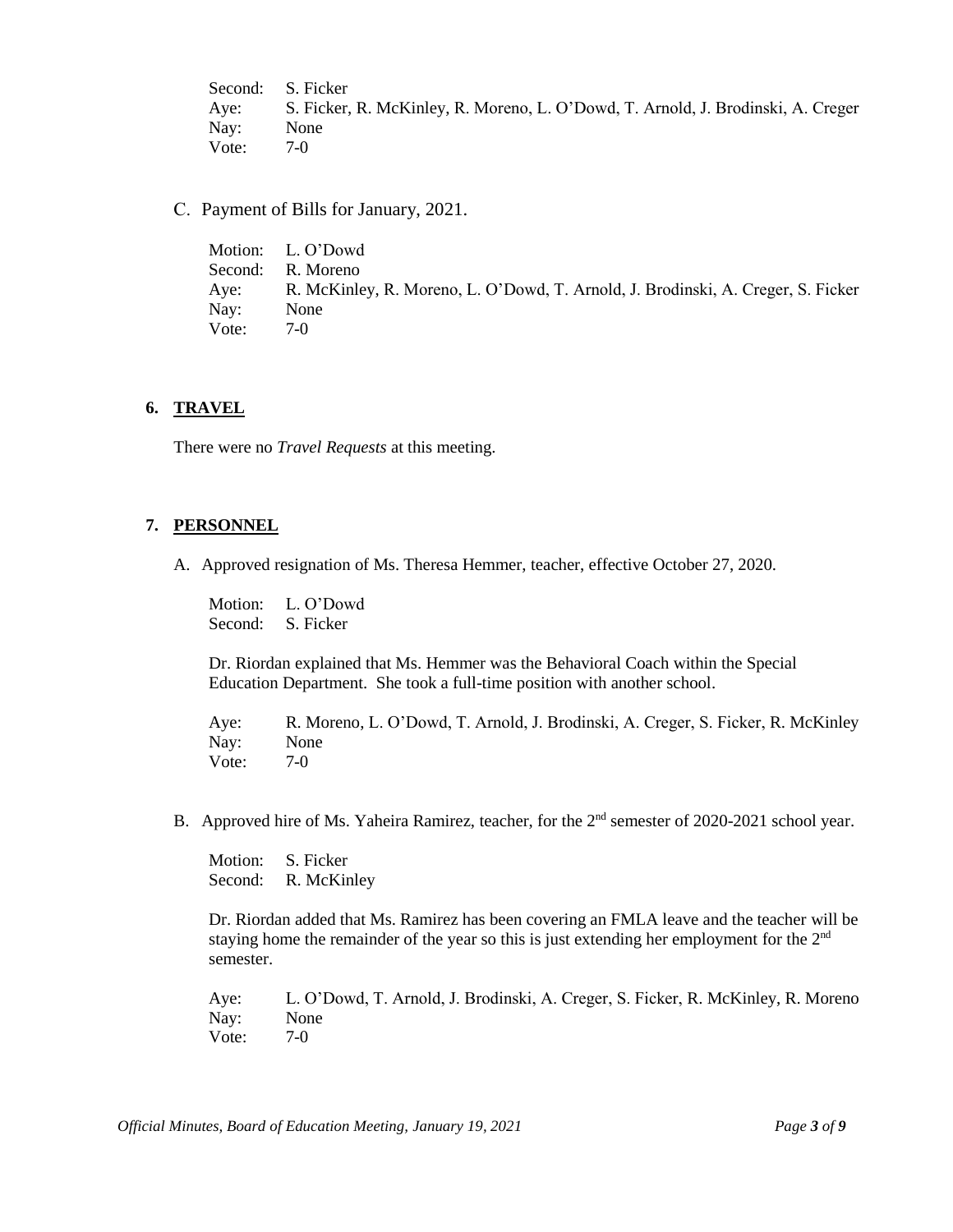C. Approved request for a leave of absence according to the provisions of the Family Medical Leave Act for Ms. Katherine Glenn, teacher, beginning February 3, 2021 through April 1, 2021.

Motion: A. Creger Second: S. Ficker Aye: T. Arnold, J. Brodinski, A. Creger, S. Ficker, R. McKinley, R. Moreno, L. O'Dowd Nay: None Vote: 7-0

- D. Approved request for a leave of absence according to the provisions of the Emergency Paid Sick Leave Act (EPSLA) for Mr. Mark Appleby, Director of Transportation and Operations, beginning on January 4, 2021 through January 8, 2021.
- E. Approved request for a leave of absence according to the provisions of the Emergency Paid Sick Leave Act (EPSLA) for Ms. Roberta Andavis, maintenance staff, beginning on December 4, 2020 through December 14, 2020.
- F. Approved request for a leave of absence according to the provisions of the Emergency Paid Sick Leave Act (EPSLA) for Ms. Anna Grochal, maintenance staff, beginning on December 1, 2020 through December 18, 2020.
- G. Approved request for a leave of absence according to the provisions of the Emergency Paid Sick Leave Act (EPSLA) for Mr. Michael Michalowski, maintenance staff, beginning on December 1, 2020 through December 13, 2020.
- H. Approved request for a leave of absence according to the provisions of the Emergency Paid Sick Leave Act (EPSLA) for Ms. Carol Burke, hall monitor, beginning on December 1, 2020 through December 12, 2020.

It was the consensus of the Board to approve *Items D, E, F, G and H* under *Personnel* with one motion:

Motion: L. O'Dowd Second: R. McKinley Aye: J. Brodinski, A. Creger, S. Ficker, R. McKinley, R. Moreno, L. O'Dowd, T. Arnold Nay: None Vote: 7-0

# **8. OLD BUSINESS**

There was no *Old Business* at this meeting.

# **9. NEW BUSINESS**

A. Approved the calendar for 2021-2022 school year, including Board of Education Regular Meetings.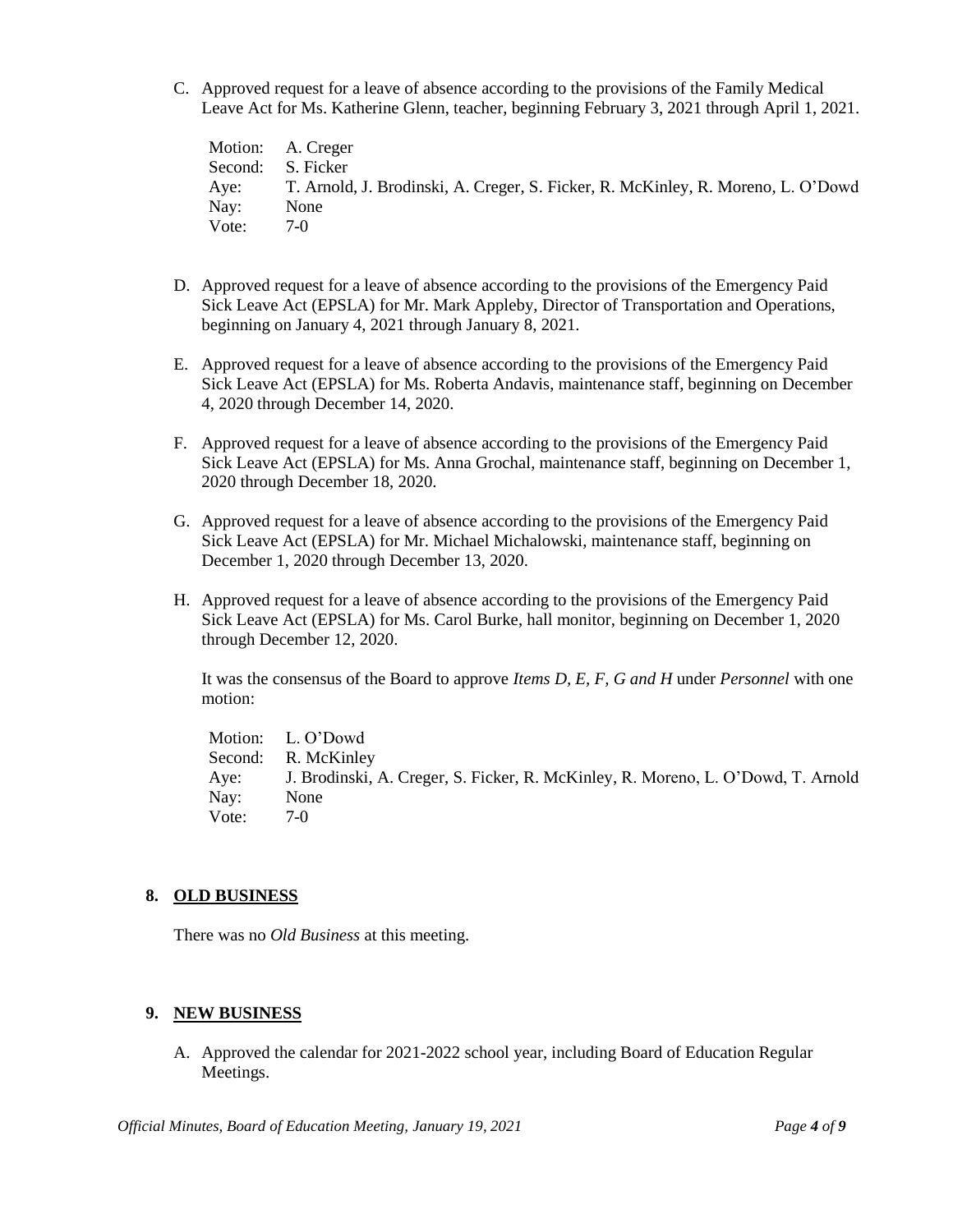Motion: R. Moreno Second: S. Ficker

Dr. Riordan highlighted a few dates for the 2021-2022 school year. Opening day with a teacher institute day will be August  $16<sup>th</sup>$ . Fall sports will begin the week before. He explained the reason for not beginning the end of the previous week as in years past is due to the unknown of the pandemic, the on-going construction projects and the possibility if Reavis was used as a vaccination facility throughout the summer months. The number of days for each semester is nearly the same and the school year will still end before Memorial Day.

Aye: A. Creger, S. Ficker, R. McKinley, R. Moreno, L. O'Dowd, T. Arnold, J. Brodinski Nay: None Vote: 7-0

B. Schedule a Special Board Meeting to approve bids for North Wing locker & toilet room renovation, mechanical equipment replacement and asbestos abatement removal.

Motion: S. Ficker Second: R. McKinley

Dr. Riordan explained that the architects and engineers have requested 24-48 hours to review the bids that are due on January 26, 2021.

It was agreed upon to have the Special Board meeting on Thursday, January 28, 2021 at 6:00 p.m*. (Since the Regular Board meeting, the Special Meeting was rescheduled to Tuesday, February 2, 2021.)*

Aye: S. Ficker, R. McKinley, R. Moreno, L. O'Dowd, T. Arnold, J. Brodinski, A. Creger Nay: None Vote: 7-0

C. Approved destruction of verbatim record of the following Closed Session Meetings, per 5 ILCS 120.2.06 (from Ch. 102, Par. 42.06):

| July 21, 2018      | February 19, 2019 |
|--------------------|-------------------|
| September 18, 2018 | March 5, 2019     |
| October 16, 2018   | May 21, 2019      |
| December 11, 2018  | June 18, 2019     |
| January 15, 2019   |                   |

Motion: J. Brodinski Second: A. Creger

Dr. Riordan reminded that this is a normal process that is done two times a year.

Aye: R. McKinley, R. Moreno, L. O'Dowd, T. Arnold, J. Brodinski, A. Creger, S. Ficker Nay: None Vote: 7-0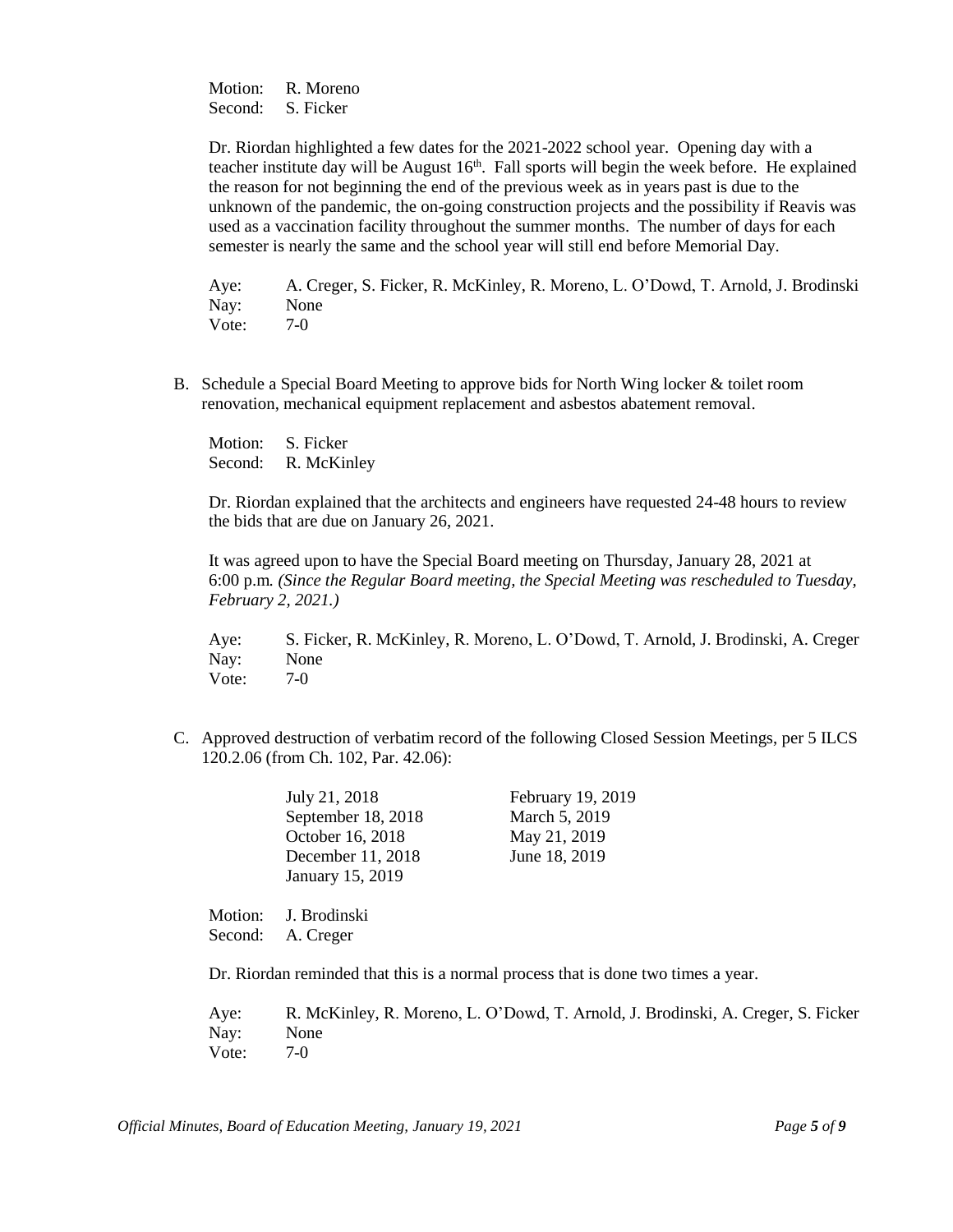# **10. CATEGORICAL REPORTS**

#### A. Student Reports – No Report

Administration – Principal Schultz shared the following updates. The Reavis Refuses to Fail first semester efforts consisted of a holistic approach to student learning. We made a concerted effort to monitor student grades on a weekly basis to identify at-risk and disengaged students, while also acknowledging our students who consistently engaged in school. We utilized many different strategies to assist students in their learning. Our Resource Center, Student Services Division Zoom services/supports & newsletters, Tier III Intervention room organized by our counselors, social workers, school psychs and admin team, Dean Home visits, and Catch up Days were just some of the ways the district attempted to support classroom level instruction and learning. Teacher flexibility was key to our success as PLC Teams prioritized incomplete work at the course level with an emphasis on the need to know to demonstrate evidence of learning. Teachers were creative and shared their best practices, new skills, and out of their comfort zone ideas with peers through weekly professional development. A sincere thank you to our students, teachers, and families for their commitment to learning during these difficult times.

We will run a spring credit recovery program for any student who was unable to successfully earn credit in a required course. This program will be funded by Title I & ESSER grants (CARES ACT). For all subject areas in the Credit Recovery program, both class work and grading/gradebooks will be standards based. There are 191 eligible students and sign up continues this week. We will be communicating with the teachers who have applied next week and we will host a meeting for all credit recovery teachers as well as a parent meeting. We have had a good response so far regarding sign-up, and we will continue to encourage families to take advantage of this free program.

As I stated in my Friday's message last week, we will continue our PLC efforts this semester. Our schedule will include dedicated PLC time for teachers with their teams as well as coaching cadre sessions, professional development, and other instructional and curriculum goal opportunities. In addition to faculty PLC work surrounding each team's orange position- a metaphor we use when addressing where teams are in the PLC process, we will continue with our conversations related to:

- Grading and assessment--circle back to common building language clarifying and simplifying dialogue in teams and early intervention with parents/students----finding time weekly during PREP to contact students at-risk
- Providing specific feedback to team leaders to use in weekly team meetings
- Continued professional development to support faculty and staff--topics will continue to center around technology and as we look ahead to the future, our PD will also include hybrid learning examples of how to prepare for the next teaching environment.
- Self-care-we encourage staff to take advantage of the resources for mental, social, and physical health including our newest outlet The Calm Room which was featured in our monthly SSD newsletter--designed for staff and students. It is also located on the website.

Finally, we plan to begin our hybrid model on February 1st. Parents have received a survey to designate if they would like to send their child to school two days per week or remain in remote learning through March 26th. We will host another district webinar on January 28th to review our hybrid procedures, review our blue/gray/remote bell schedule, and answer any questions from staff pertaining to a safe return.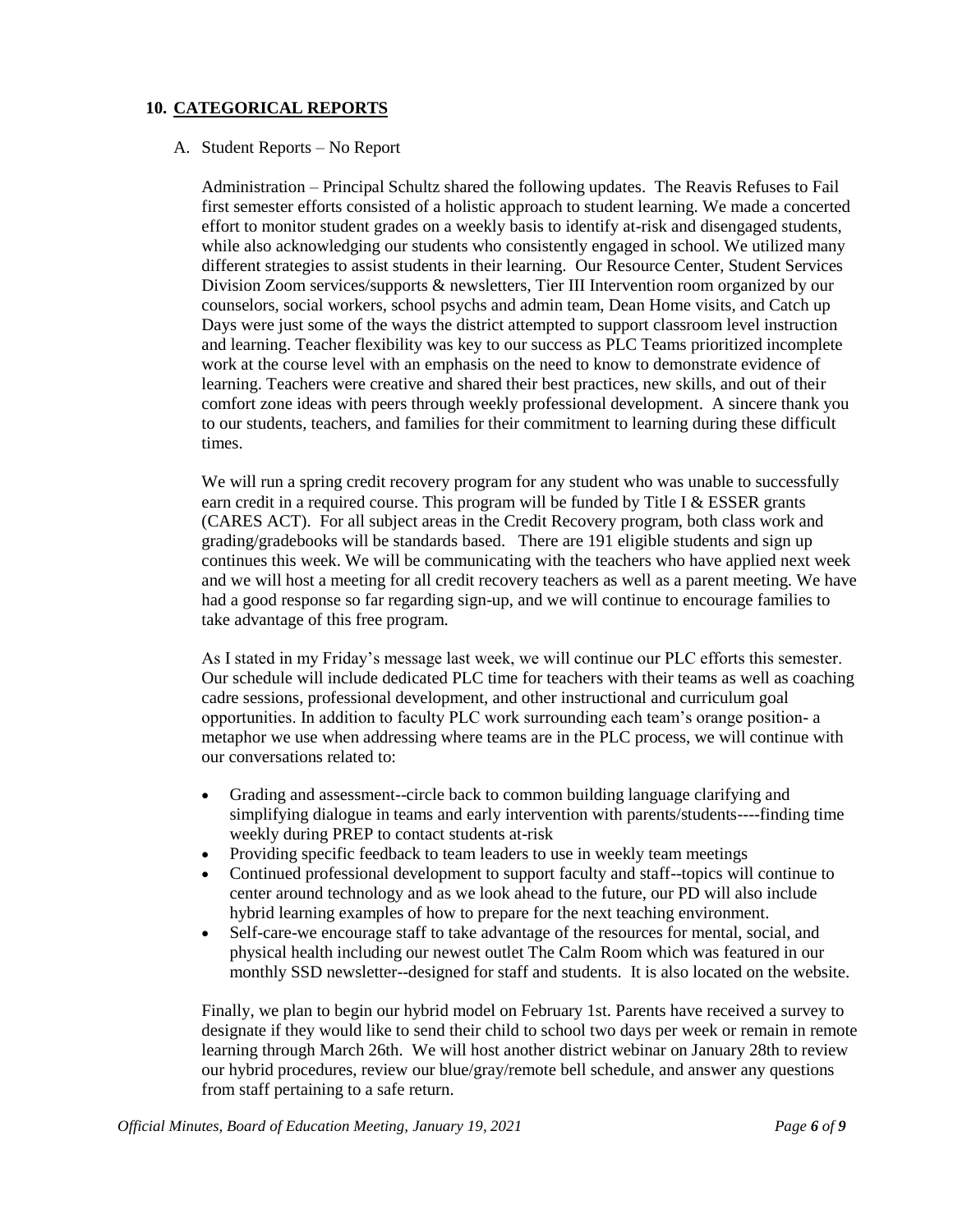Dr. Riordan thanked Principal Schultz for all her hard work. He added that he is confident that the students will be able to return to the building under the hybrid model. Dr. Riordan also acknowledged that we are still dealing with the pandemic and although it is not going away in the next couple of weeks there is light at the end of the tunnel. Positivity rate in Illinois is dropping as well as our Region #10. The next obstacle will be administering vaccinations. The positive for Burbank is having our own health center. Reavis has a standing weekly meeting with the Stickney Public Health District. These meetings have been valuable for information since August. Stickney will directly receive vaccinations so the community will not have to wait for the Cook County Health Department. Dr. Riordan reported that 3 Reavis employees have received the 1<sup>st</sup> dose of the vaccine already. There is a total of 7 employees that are scheduled to receive the vaccine as part of group 1A. These individuals are from the nurse's office and other areas that work directly with students. A date has not been set yet for group 1B. That will include the 65 and older Burbank community which makes up approximately 10%. One of the biggest issues of concern is having people to be vaccinators. More will be learned in the coming weeks. Dr. Riordan is hopeful by the February meeting that 1B will have started or at least have a schedule.

Dr. Riordan thanked the students and teachers for working together to get through the semester. He looks forward to the day, though it might be a year from now, to hear how people were challenged and how they overcame and what they learned about themselves during this time. He has already heard stories from teachers how it has made them better teachers.

- B. Teachers Union No Report
- C. Support Staff Union No Report
- D. Maintenance Union No Report
- E. Board Reports Mr. Novak shared that the audit should be complete in the next 7-10 days. He did communicate to RSM that ideally it will be available for the Special Meeting scheduled for January 28, 2021.

Dr. Riordan presented details from the Building & Grounds meeting. He shared an update on the AERO project as it continues to evolve. Dr. Riordan is on the core design team and has renderings to share with the Board. The biggest item currently be worked on is working with State Legislature to determine how and when the \$25 million dollars will be received. The 11 districts have already committed and there is already some funds in the bank. It will be determined in the next couple of weeks how the other districts will be depositing their funds. The next few days phone calls will be made and emails will be to sent to push legislators to follow through with their commitment. In order for the design to move forward the funds have to be available.

A lot of work has been done in the Building & Grounds meeting. Next week the bids are coming in and hopefully the numbers come in where expected. Dr. Riordan brought and had displayed the blueprints for the North Gym and Locker Room renovations. Next Thursday, the board will approve bids that will allow for 8 student washrooms to be renovated. These washrooms have not been updated for over 20 years. One meeting was dedicated solely to the design of the washrooms. These washrooms will be functional, appeasing and easy to clean. Dr. Riordan then invited everyone to look at the blueprints and some of the materials that will be used after the meeting.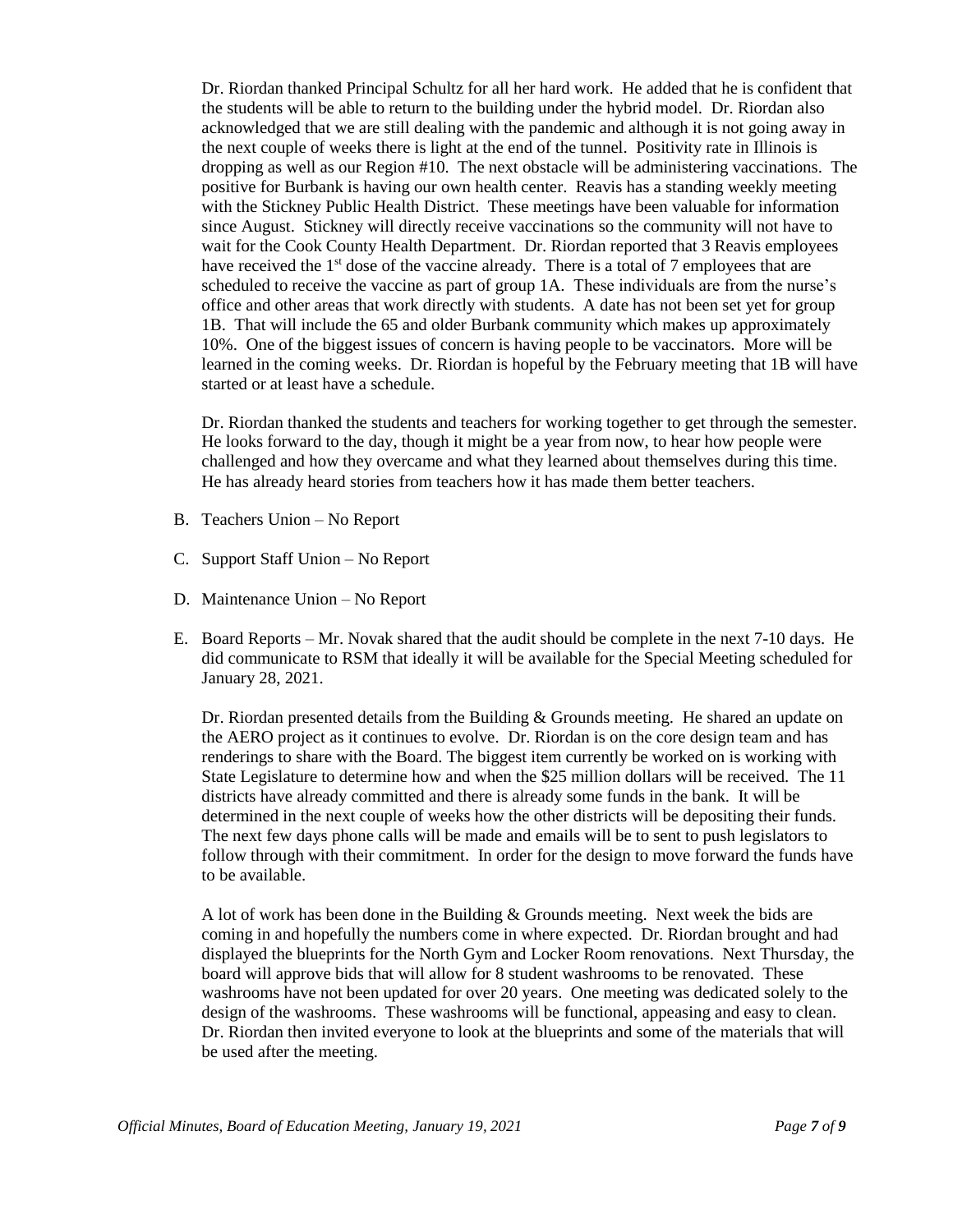Lastly, the tuckpointing project is complete and the roofing is 95% complete. The fence for the softball field has been obtained. Once the weather allows, it will be replaced. The roof material for both storage garages is onsite. This will also be completed when the weather allows. The Little Theater project continues to progress. It was just approved to bring in an outside electrical company to speed up that process.

F. Superintendent – State of the District Address

### **11. CLOSED SESSION**

Enter into Executive Session pursuant to the Open Meetings Act, 5 ILCS 120/2, to consider the appointment, employment, compensation, dismissal or evaluation of personnel, contract negotiations, possible or imminent litigation, resident delegate concern, student disciplinary issues, and held recommendations with any required action taken in open session.

| Time:   | $7:05$ p.m.                                                                      |
|---------|----------------------------------------------------------------------------------|
| Motion: | T. Arnold                                                                        |
| Second: | R. Moreno                                                                        |
| Aye:    | R. Moreno, T. Arnold, J. Brodinski, A. Creger, S. Ficker, R. McKinley, L. O'Dowd |
| Nay:    | None                                                                             |
| Vote:   | 7-0                                                                              |

#### **12. RETURN TO OPEN SESSION**

| Time:   | $8:29$ p.m.                                                                      |
|---------|----------------------------------------------------------------------------------|
| Motion: | L. O'Dowd                                                                        |
| Second: | T. Arnold                                                                        |
| Aye:    | T. Arnold, J. Brodinski, A. Creger, S. Ficker, R. McKinley, L. O'Dowd, R. Moreno |
| Nay:    | None                                                                             |
| Vote:   | $7-0$                                                                            |

#### **13. NEW BUSINESS**

• Approved motion that the Board has reviewed Closed Session Minutes and has determined that the seal remain on said Minutes.

| Motion: | R. Moreno                                                                        |
|---------|----------------------------------------------------------------------------------|
| Second: | R. McKinley                                                                      |
| Aye:    | J. Brodinski, A. Creger, S. Ficker, R. McKinley, L. O'Dowd, R. Moreno, T. Arnold |
| Nay:    | None                                                                             |
| Vote:   | 7-0                                                                              |